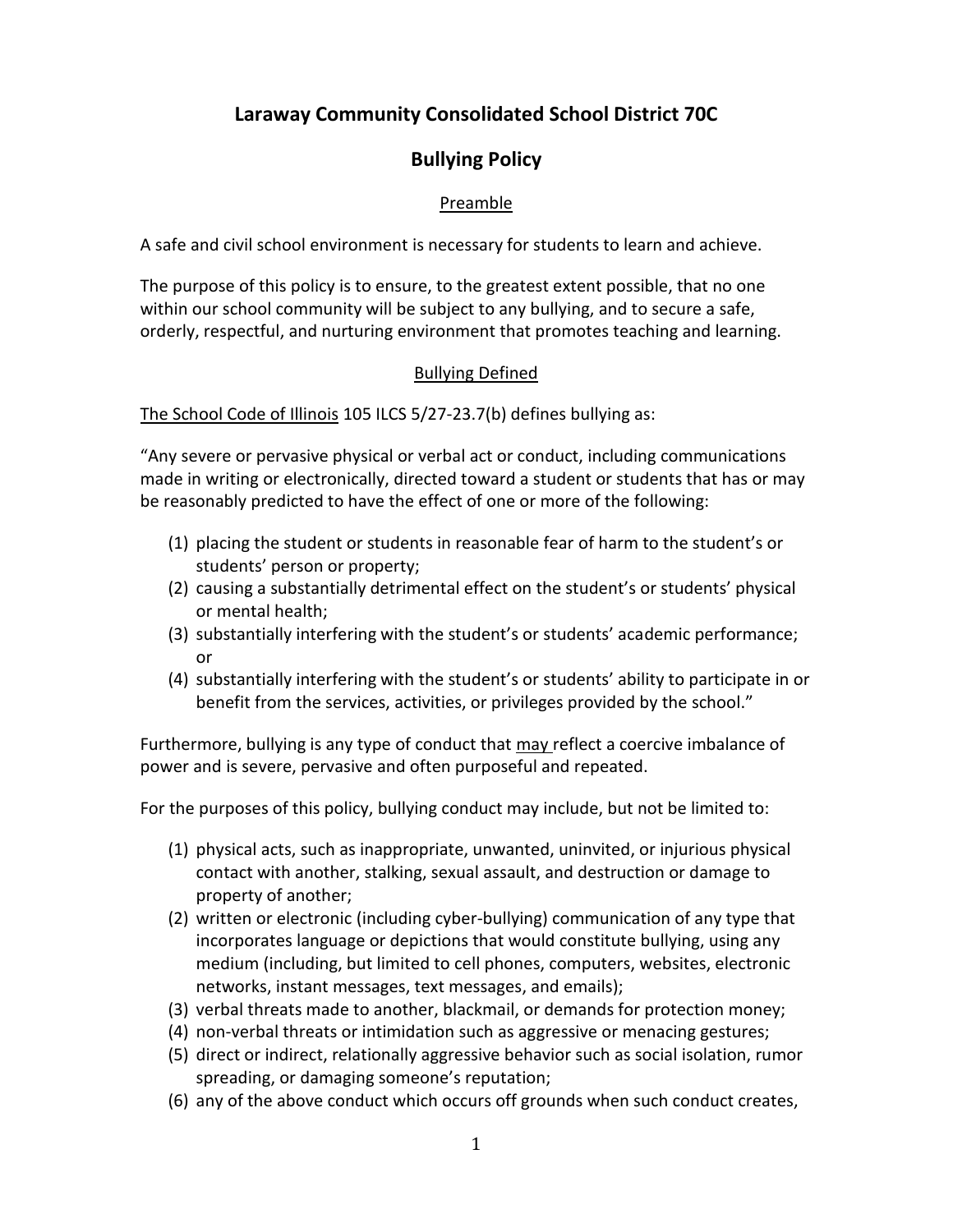or reasonably can be expected to create, a substantial disruption in the school setting and/or at school sponsored activities and events.

- (7) blocking access to school property or facilities;
- (8) stealing or hiding, or otherwise defacing books, backpacks or other personal possessions; or
- (9) repeated or pervasive taunting, name-calling, belittling, mocking putdowns, or demeaning human related to a person's race, color, gender, sexual orientation, ancestry, religion, disability, or other personal characteristics, whether or not the student actually possesses them, that could reasonably be expected to result in the disruption of school activities or that results in a hostile educational environment for the student.

Conduct that would not ordinarily be considered bullying for the purposes of this policy includes:

- (1) mere teasing;
- (2) "talking trash;"
- (3) trading of insults; or
- (4) the expression of ideas or beliefs (expressions protected by the First Amendment), so long as such expression is not lewd, profane, or intended to intimidate or harass another.

#### Bullying is Prohibited

Bullying is not acceptable and is strictly prohibited. Bullying is conduct that is covered by this policy, is conduct that occurs on school property or at school sponsored activities or events, while students are being transported or walking to or from school or school sponsored activities or events, while students are waiting at school bus stops, or when the conduct otherwise would substantially impede the educational environment, regardless of where the conduct occurs.

Any student who engages in bullying will be subject to appropriate discipline, up to and including suspension or expulsion and referral to local law enforcement. A student's bullying conduct may also be addressed through any other behavioral interventions.

Any student who is a bystander to any bullying conduct and fails to take any action to discourage such conduct may also be subject to appropriate discipline. (For the purpose of this policy, a bystander to bullying is a witness to bullying conduct and may be considered to be aiding or abetting the bully.)

No student shall be retaliated against for reporting bullying conduct. Any student who is determined to intentionally have falsely accused another of bullying shall be subject to appropriate discipline.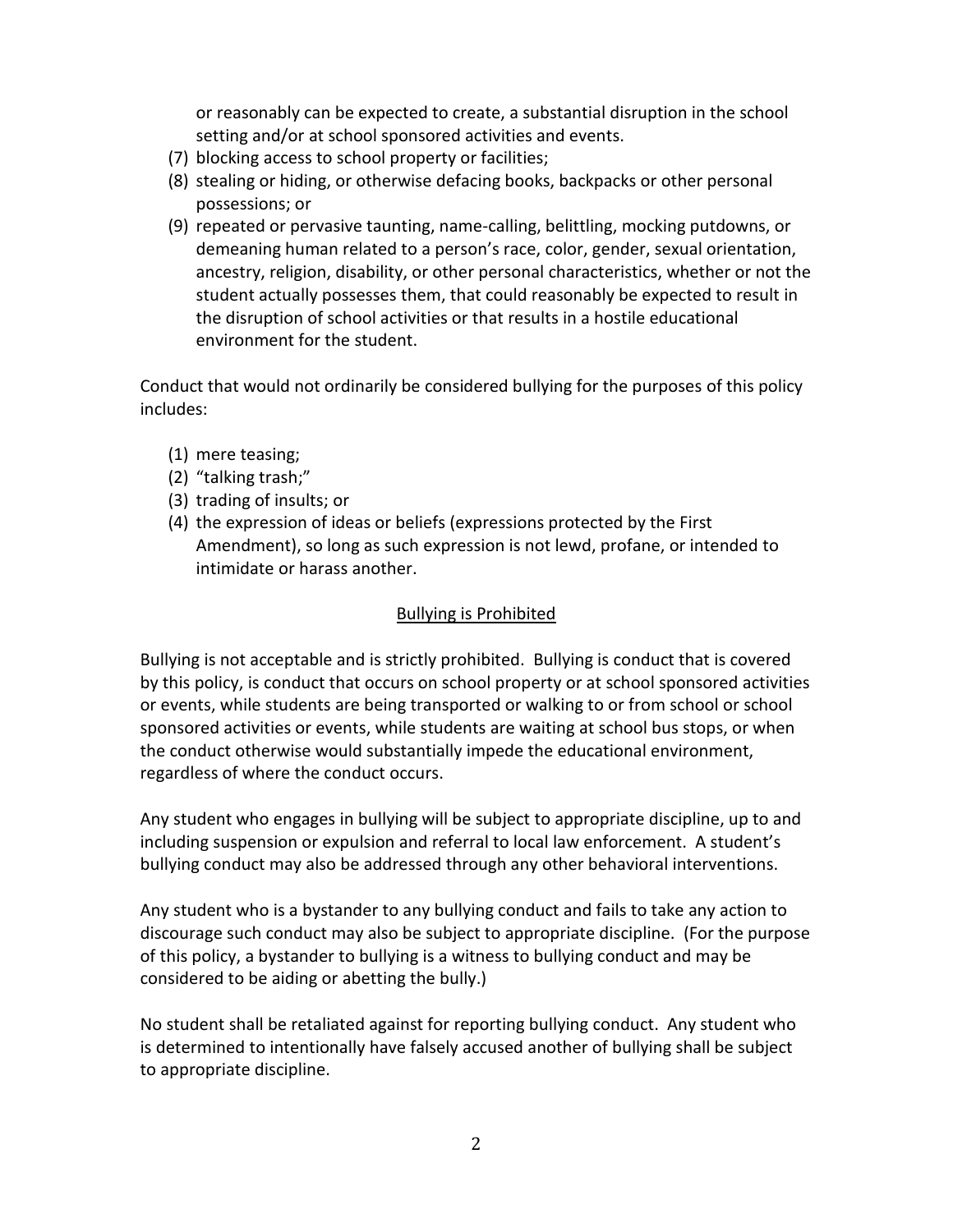## Report and Investigation

Anyone who witnesses any conduct that could constitute bullying shall report it to a school staff member as soon as possible. Such a report shall then be forwarded to the Principal or his/her designee as soon as possible, who then shall conduct or cause to be conducted a thorough investigation of the alleged incident. Every reasonable attempt will be made to complete the investigation within ten (10) school days after the date Discipline and/or other intervention appropriate to the outcome of the investigation shall be imposed consistent with the Laraway CCSD 70C discipline procedures.

When appropriate, the local police and State's Attorney shall be notified immediately of incidents involving bodily harm, property damage or any other conduct which is reasonably believed by the school administration to be a violation of criminal laws. The investigation of any such bullying shall proceed in cooperation with the police and other applicable law enforcement authorities. Laraway CCSD 70C retains its right to investigate and impose any discipline for violation of this policy, whether or not criminal charges are pursued.

It is the responsibility of the Principal or his/her designee to investigate whether a reported act of bullying is within the permissible scope of the school district's jurisdiction, and shall require the school district to provide the victim with information regarding services that are available, such as counseling, support services and other programs.

The email address and telephone number of the schools will be made readily available for the staff or other persons responsible for making such reports, so that they may do so anonymously.

The Principal or his/her designee will promptly inform the parents and guardians of all students involved in the alleged incident of bullying, invite their participation in the findings of the investigation and as appropriate, share information about social work services, counseling, school psychological services, community-based services and other interventions and restorative measures.

## Responding to Bullying

It is the responsibility of the school staff to use violations of the school rules as opportunities to help students improve their social and emotional skills, accept personal responsibility for their learning environment and understand consequences for poor choices and behaviors. In determining the appropriate response to or discipline of students who engage in bullying behavior, the school administration should consider the following:

- (1) the ages and maturity of the students involved;
- (2) the type, frequency, severity and patterns of behaviors;